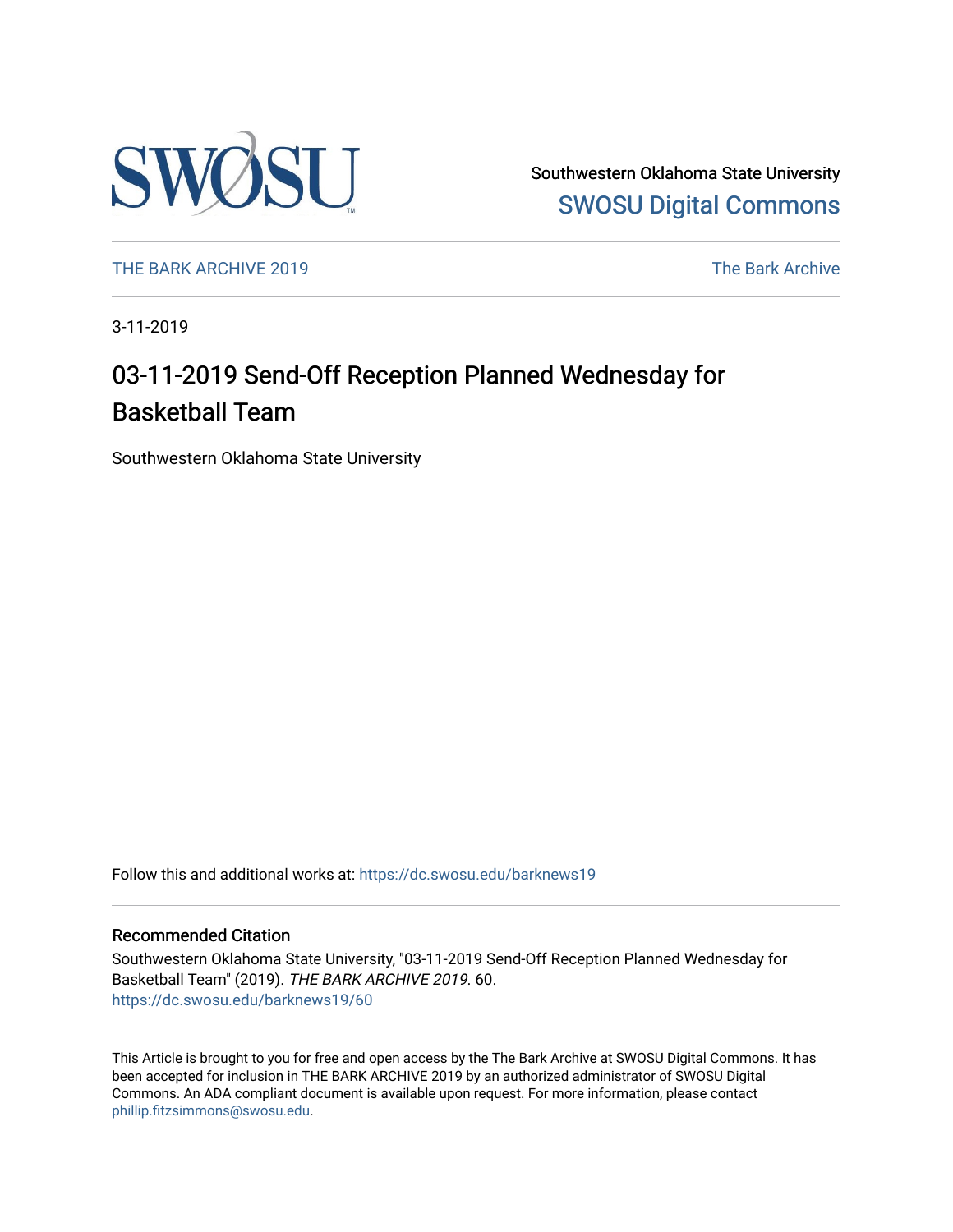

11 March, 2019

# **Send-Off Reception Planned Wednesday for Basketball Team**



Hailey Tucker cuts down part of the net at Sunday's Great American Conference Tourney. A send-off reception is planned Wednesday for the team.

A send-off reception for the SWOSU women's basketball team is planned this Wednesday, March 13, at 4:45 p.m. in the west lobby of the Pioneer Cellular Event Center on the Weatherford campus.

Everyone is invited. Cookies and drinks will be served as the team boards the bus at 5 p.m. to leave for Hays (KS) to play in the NCAA Division II Central Region Basketball Tourney.

The SWOSU Lady Bulldogs won the Great American Conference tourney over the weekend. The Lady Bulldogs take a 30-1 record to the regional tournament in Hays. SWOSU's first game is Friday at 2:30 p.m. vs. Emporia State University.

A watch party for Friday's game will be held at the Pioneer Cellular Event Center at 2:30 p.m. in the arena. Concessions will be available. Everyone is invited to attend.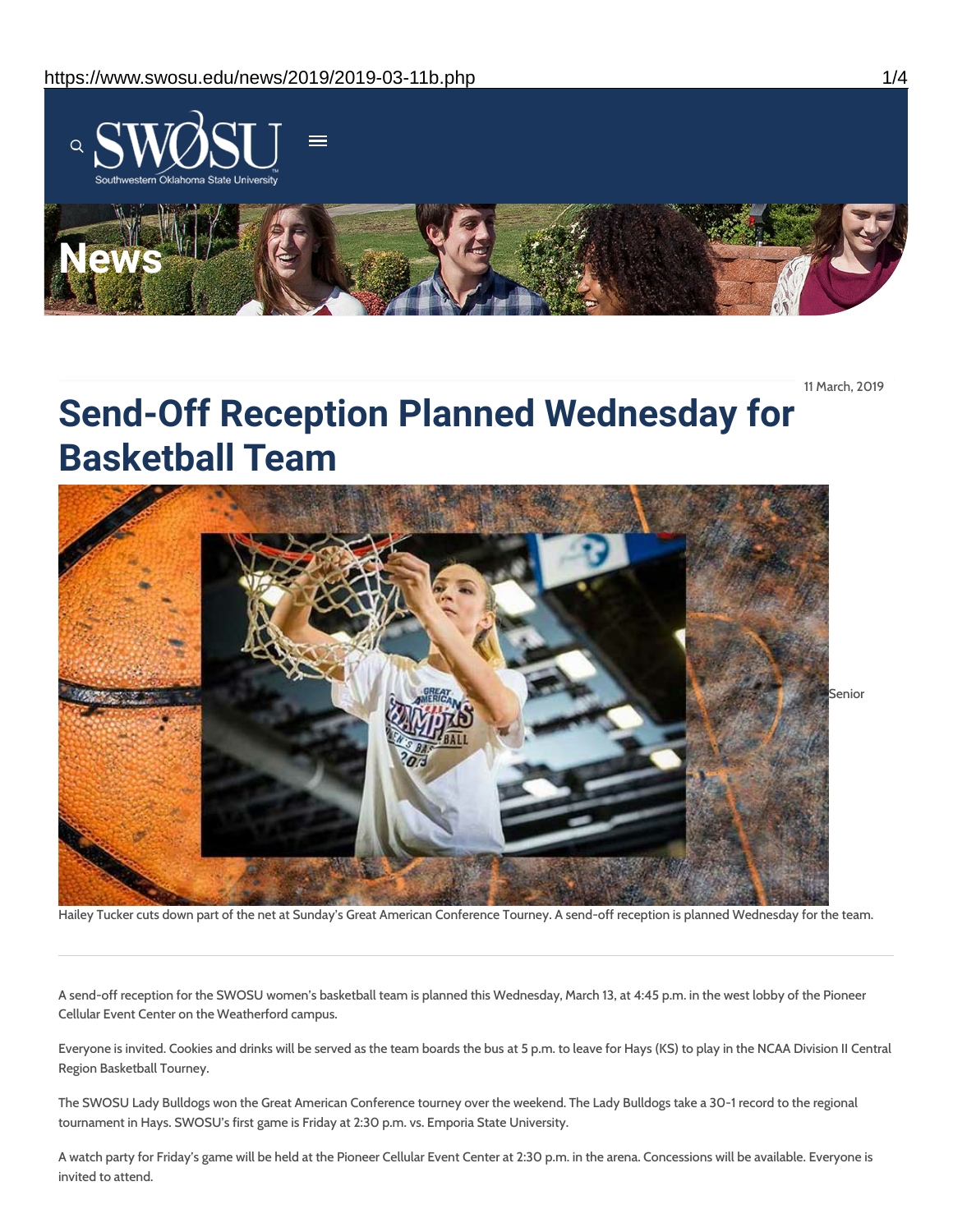| Academics                | D |
|--------------------------|---|
| Administration           | D |
| Alumni and Foundation    | D |
| Community                | D |
| Events                   | D |
| <b>Faculty and Staff</b> | D |
| Miscellaneous            | D |
| Sayre                    | D |
| <b>Students</b>          | D |
|                          |   |

| <b>Archive Links</b> |   |
|----------------------|---|
| 2018                 | D |
| 2019                 | D |
| 2020                 | D |
| Archive              | D |
|                      |   |



### Weatherford Campus

100 Campus Drive Weatherford, OK 73096

### Sayre Campus

409 E Mississippi Ave Sayre, OK 73662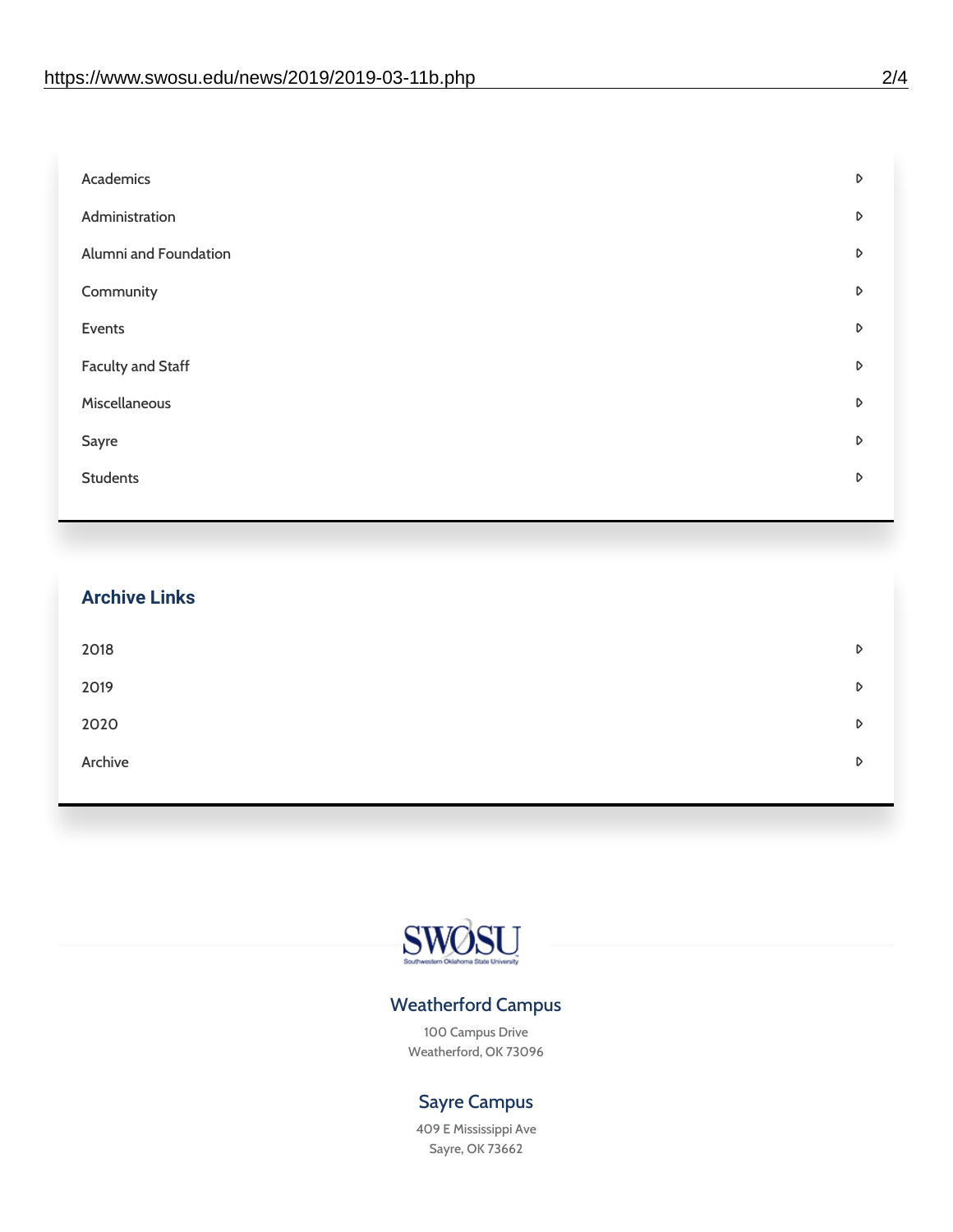Connect to Us

fyom

Contact [Information](https://www.swosu.edu/about/contact.php) [University/Facility](https://www.swosu.edu/about/operating-hours.php) Hours [Campus](https://map.concept3d.com/?id=768#!ct/10964,10214,10213,10212,10205,10204,10203,10202,10136,10129,10128,0,31226,10130,10201,10641,0) Map Give to [SWOSU](https://standingfirmly.com/donate) Shop [SWOSU](https://shopswosu.merchorders.com/)



**[Directory](https://www.swosu.edu/directory/index.php)** 

[Calendar](https://eventpublisher.dudesolutions.com/swosu/)

[Apply](https://www.swosu.edu/admissions/apply-to-swosu.php)

[GoSWOSU](https://qlsso.quicklaunchsso.com/home/1267)

[Jobs@SWOSU](https://swosu.csod.com/ux/ats/careersite/1/home?c=swosu)



Current [Students](https://bulldog.swosu.edu/index.php)

[Faculty](https://bulldog.swosu.edu/faculty-staff/index.php) and Staff

**Enrollment Management** [580.774.3782](tel:5807743782)

> **PR/Marketing** [580.774.3063](tel:5807743063)

**Campus Police** [580.774.3111](tel:5807743111)